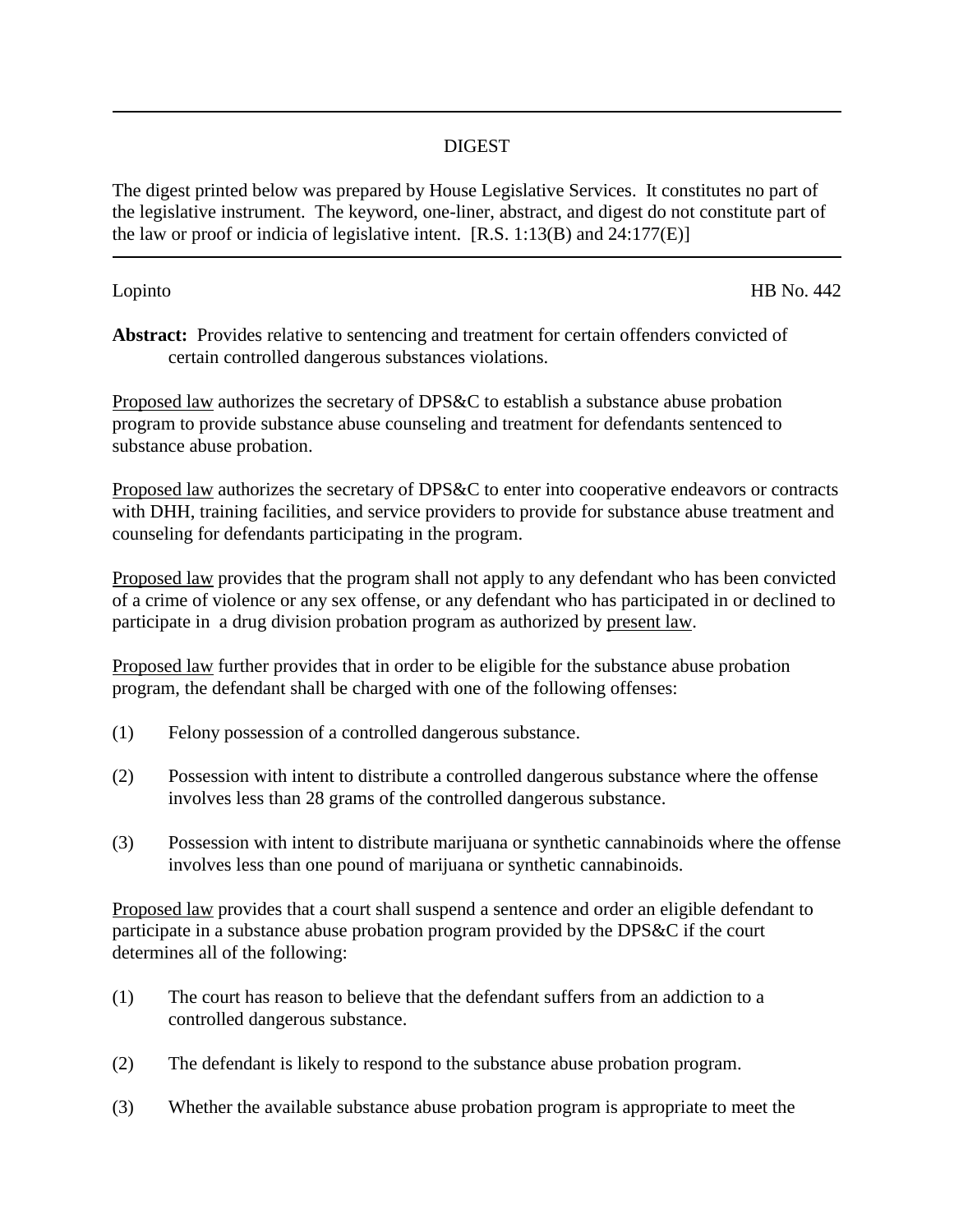needs of the defendant.

(4) The defendant does not pose a threat to the community and it is in the best interest of justice to provide the defendant with treatment as opposed to incarceration or other sanctions.

Proposed law provides that if an offender is eligible for participation in the program, the court shall order DPS&C to assign an authorized evaluator to prepare a suitability report, which shall delineate the nature and degree of the treatment necessary to address the individual defendant's drug or alcohol dependency or addiction, the reasonable availability of such treatment, and the defendant's appropriateness for the program. The district attorney and defendant's attorney shall have an opportunity to provide relevant information to the evaluator to be included in the report.

Proposed law provides for the substance abuse conditional release program and authorizes the secretary of DPS&C to release an offender sentenced to the custody of the department to intense parole supervision if the offender meets certain requirements.

Proposed law provides that an offender shall be eligible for conditional release if all of the following conditions are met:

- (1) The offender is willing to participate in the program.
- (2) The offender has been convicted and is serving a sentence for a first or second offense possession or possession with the intent to distribute a controlled dangerous substance.
- (3) The offender has no convictions for a crime of violence or a sex offense.
- (4) The offender has not previously been released pursuant to the substance abuse conditional release program.
- (5) The offender has served at least two years in actual physical custody and is within one year of his projected release date.

Proposed law further provides that the offender shall be required to undergo an addiction disorder assessment and a mental health screening which shall be reviewed by the secretary of the department and considered by the secretary in determining the offender's suitability to participate in the treatment program.

Proposed law provides that DPS&C shall determine the suitability of the offender to participate in the program and shall consider whether the offender's release poses a danger to the general public or to an individual and whether the offender has a suitable release plan.

Proposed law provides that a defendant's treatment program shall last for not less than 60 days nor more than 120 days.